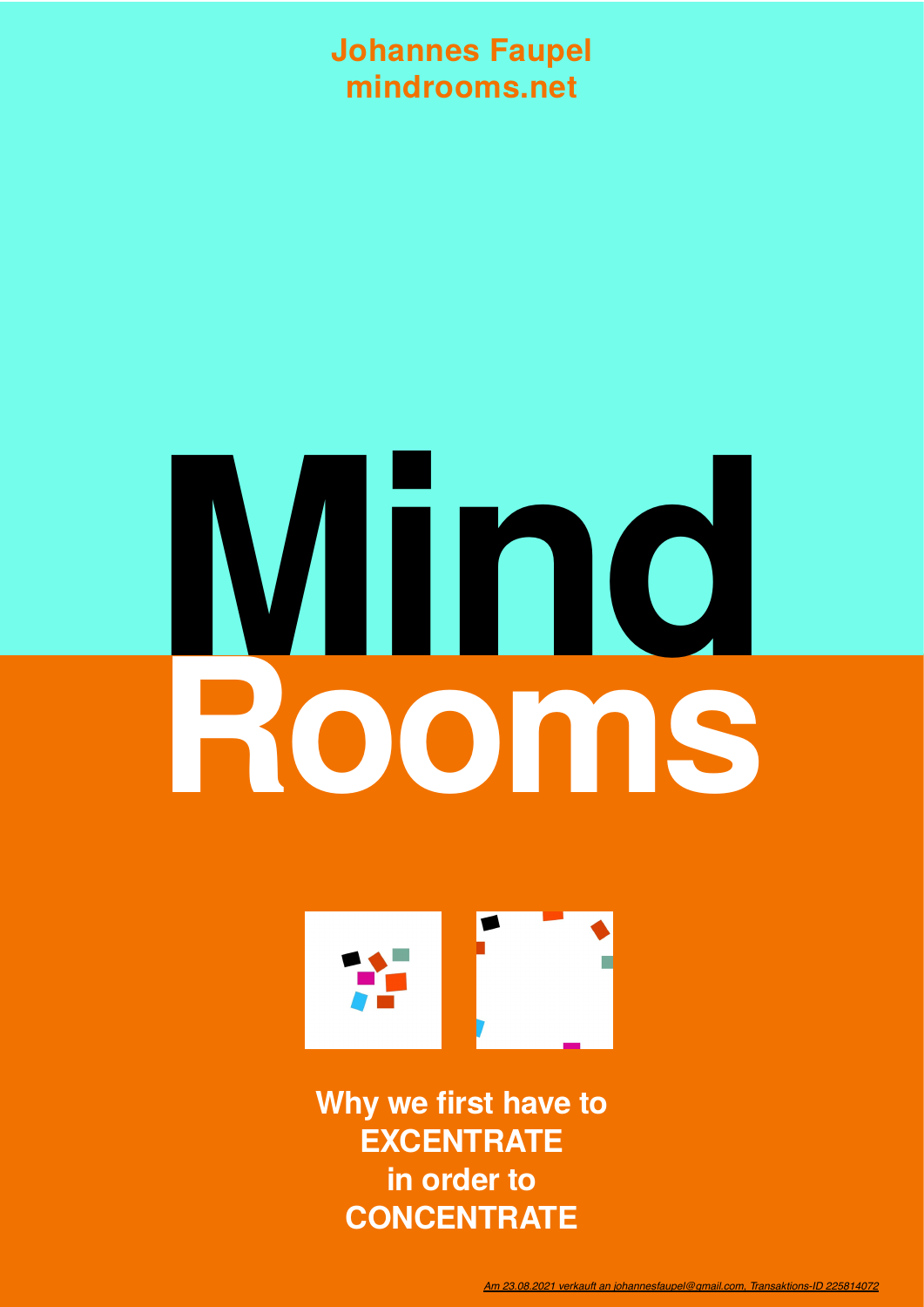## **Please note**

#### **1st Edition August 22, 2021**

This work including all of its parts is protected by international copyright.

Idea, Text and Images: Johannes Faupel, Frankfurt am Main. O.A.M.D.G. johannesfaupel.com

Any use outside the limits of copyright law without the consent of the author is prohibited and punishable. This applies in particular to prints, reproductions, translations, microfilming as well as storage and processing in electronic systems and on the Internet.

#### **ISBN 978-3-944714-99-8**

Exponere-Publishing Hasselhorstweg 6 60599 Frankfurt am Main Germany [exponere.de](http://exponere.de)

Visit also [www.fastestbooks.com](http://www.fastestbooks.com)

**Security Note: This e-book is personalized in some places individually and not visible from the outside. Please be careful not to forward or circulate it. Doing so would violate copyright law and result in the appropriate legal action.**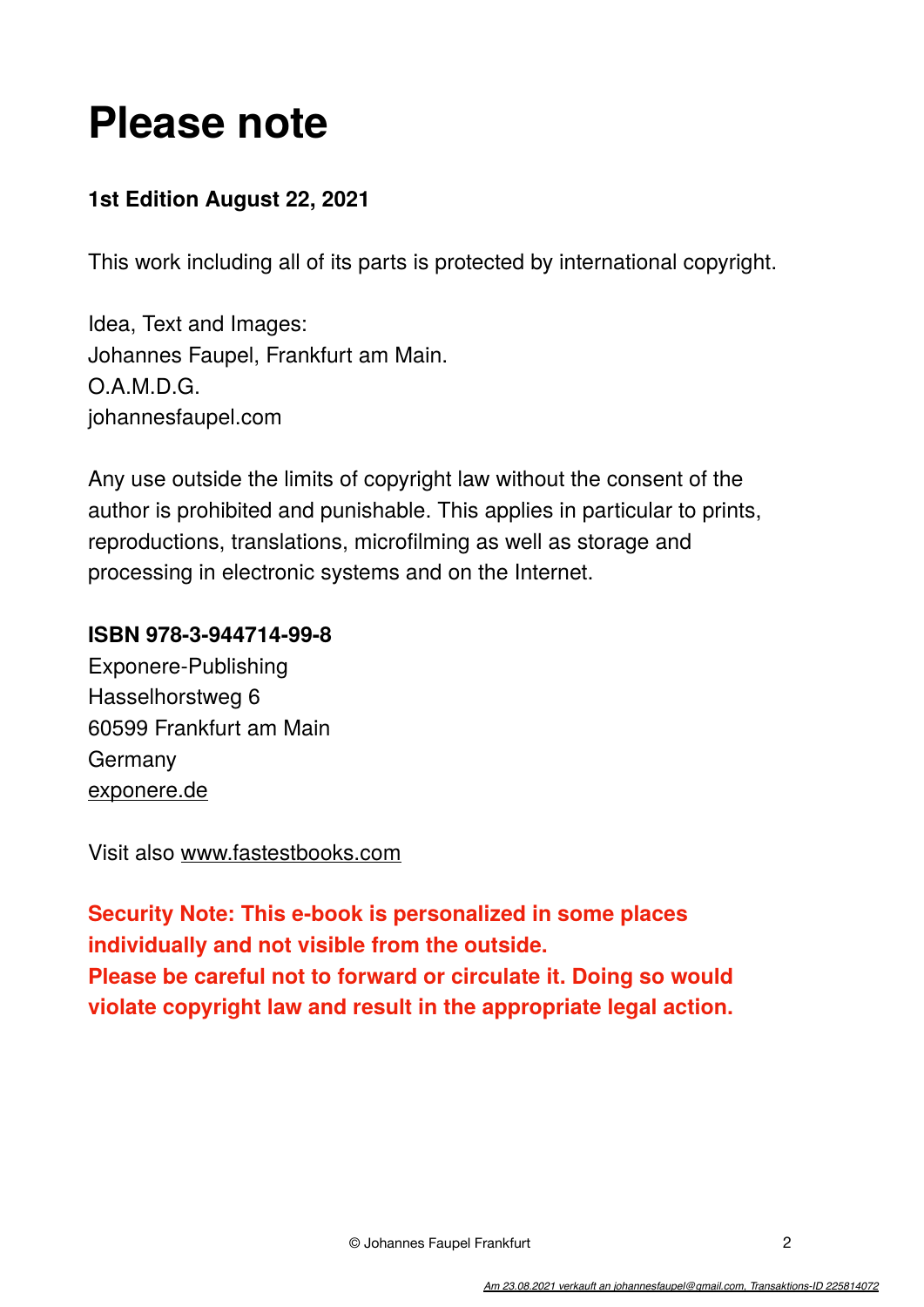## **Mind Rooms**

Why we first have to EXCENTRATE in order to CONCENTRATE.

A picture book for the daily life.

Johannes Faupel



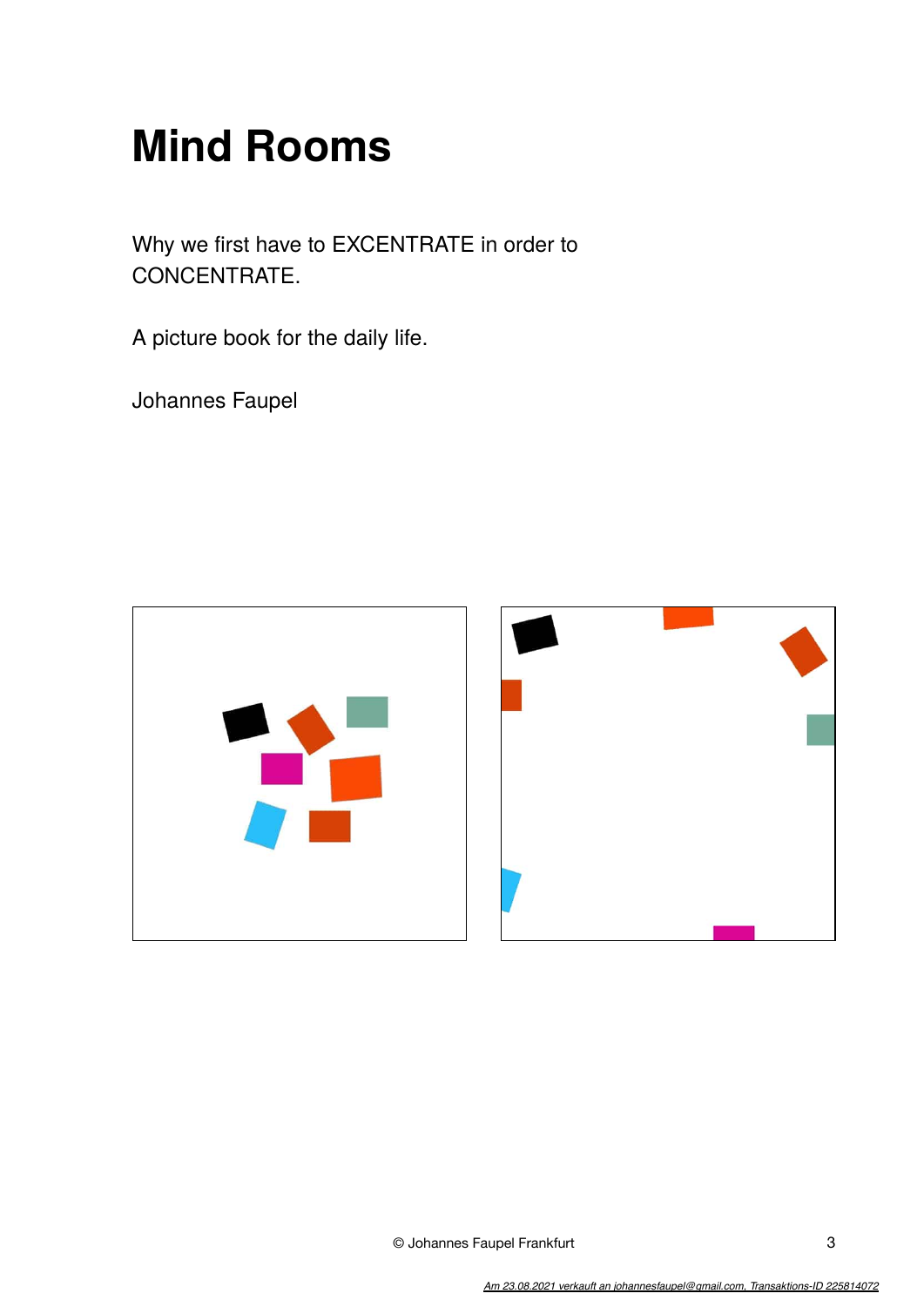Dedicated to my beloved family. Thank you for your patience.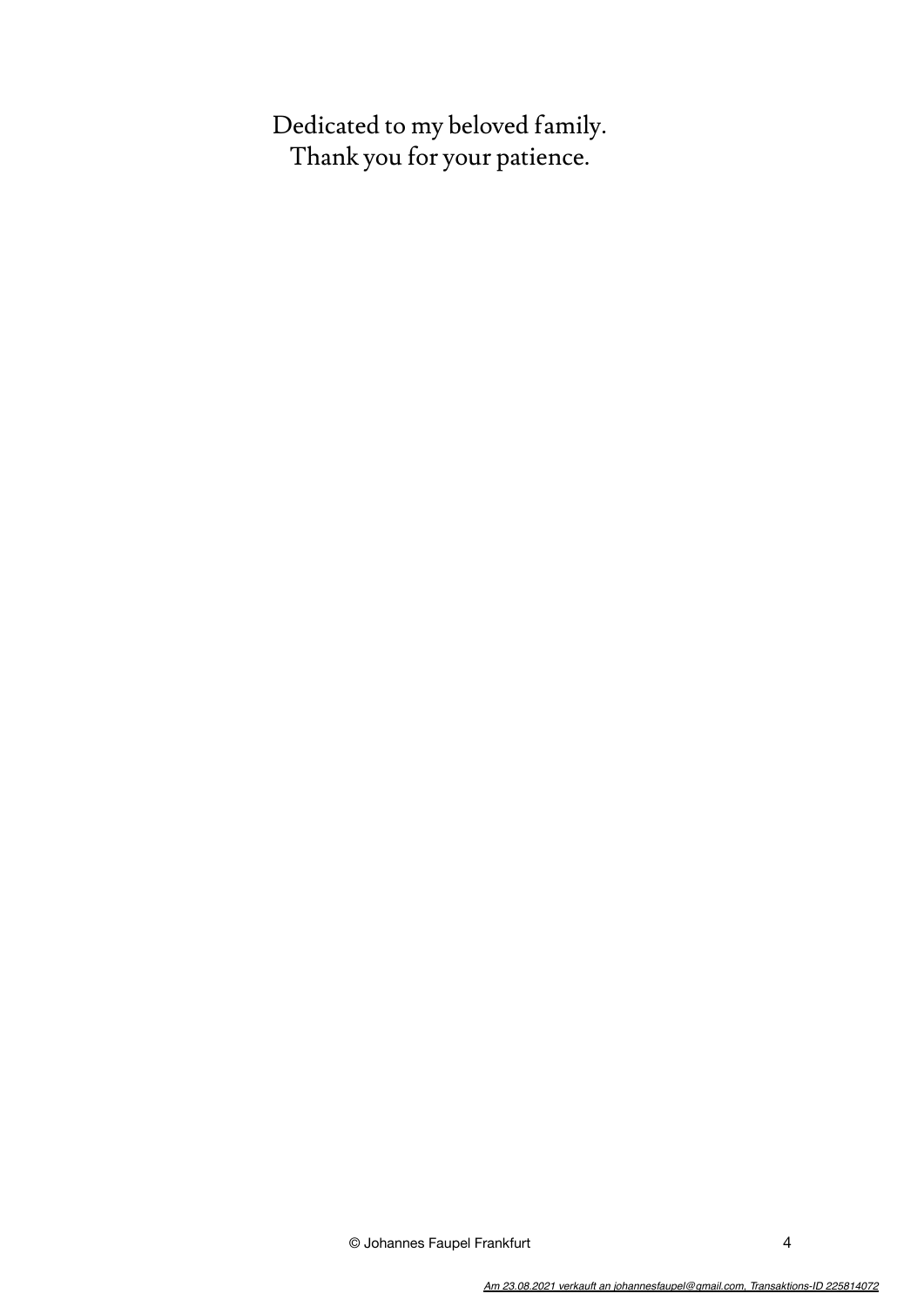## **As you read these lines, a lot can happen, on its own.**

There can be the thought of hunger coming up and at the same time the thought of a postponed task, plus the thought of another book you've wanted to read for a long time and also, for example, thoughts of circumstances you'd like to change, the question why the neighbor is mowing his lawn right now or the dog is barking.

Such accumulations of thoughts are normal.

And not very often useful.

Because a cluttered attention space can cause you to stumble over thoughts, get stuck on them, get tangled up, lose the thread.

Who can keep track of everything when everyone is talking at once?

And now what?

Are you supposed to clean up your inner self? In an inside - or let's say: Head, in which there are so many thoughts, that nobody could ever count them (again a new thought)?

#### **Thoughts arise, disappear, come back, open ways, also hinder thinking.**

Some thoughts also stand in the middle of the way. You literally can't get past them when they stand around like boxes or unpacked shopping bags. Again and again you stumble over them, can't get over them.

Therefore: yes, tidy up.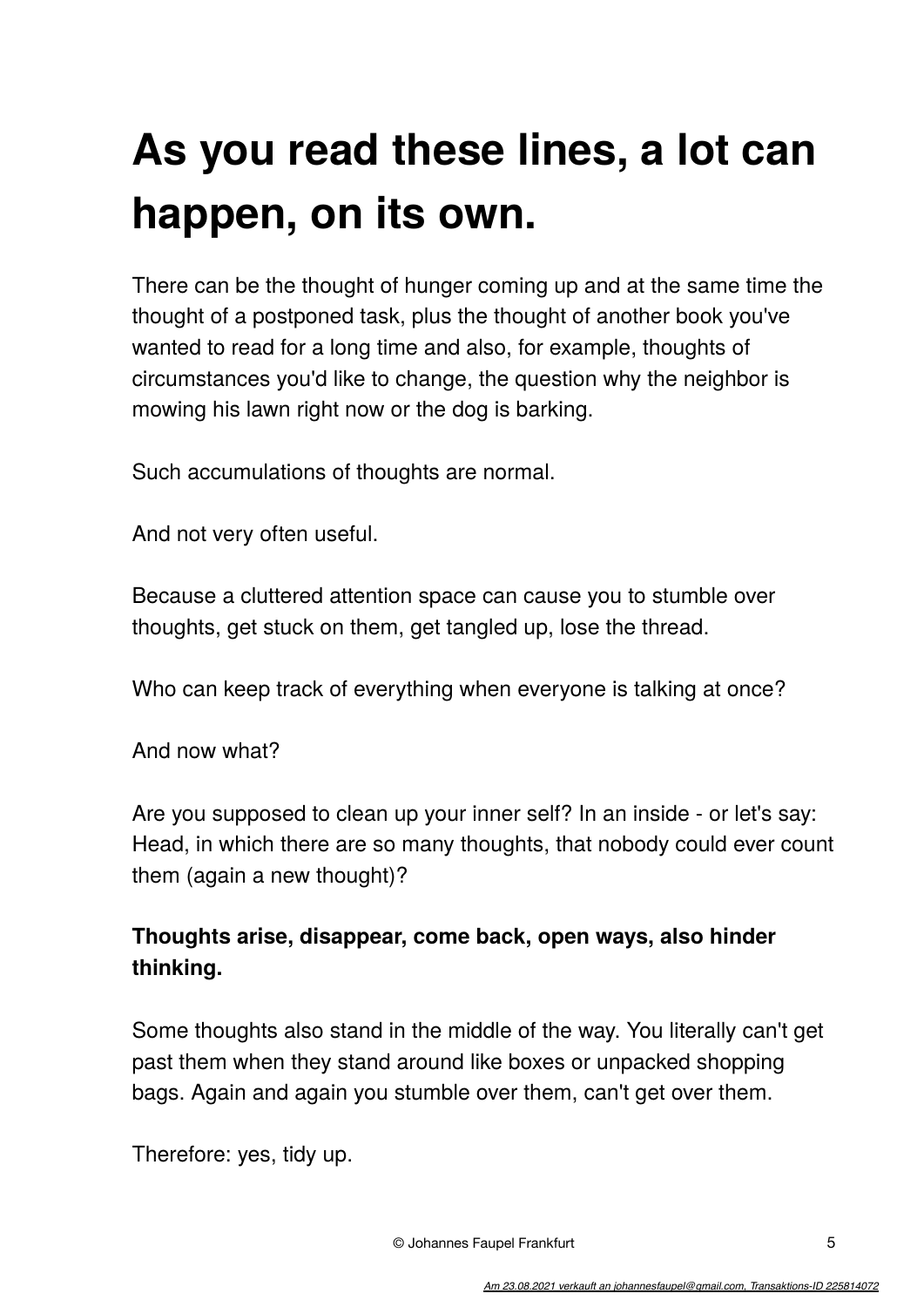In the head or in the consciousness it can look like in an apartment where there is no furniture, not even rooms.

But can one touch thoughts at all?

Are you supposed to pick up a thought with your hands and carry it down to the basement like a cardboard box?

Not with the hands. But the idea of carrying is true. In thoughts one can bring thoughts to places where they are well kept until the moment when there is time for them.

So then it only takes places or rooms in your mind?

In fact, it is no more. Already the imagination of a mind room, which you set up or rather let your intuition set up, is the first step to a serene handling of your thoughts - within yourself.

I wish you surprises in setting up your Mind Rooms, in the first tour and in the changes you may soon notice.

When I present the model of Mind Rooms in a therapy session, it is usually already present in the clients while I am telling about it. I have already been asked at the very beginning whether it is allowed to set up this or that room.

Therefore, it may well be that your Mind Rooms will also appear before your inner eye by itself now or after a few more pages.

You do not need to do anything for it..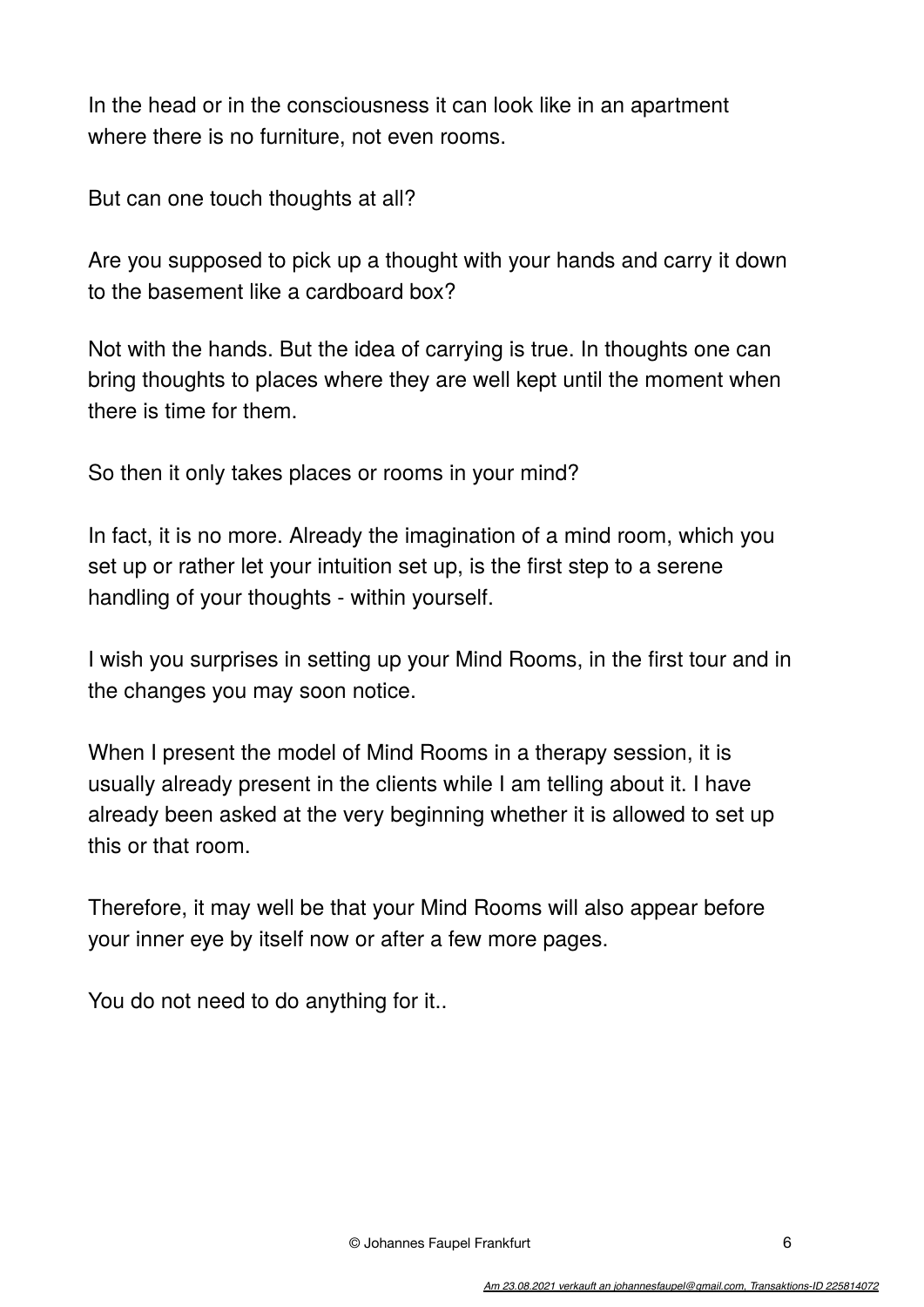## **Time to say goodbye to circling thoughts and inner speeches that block you**

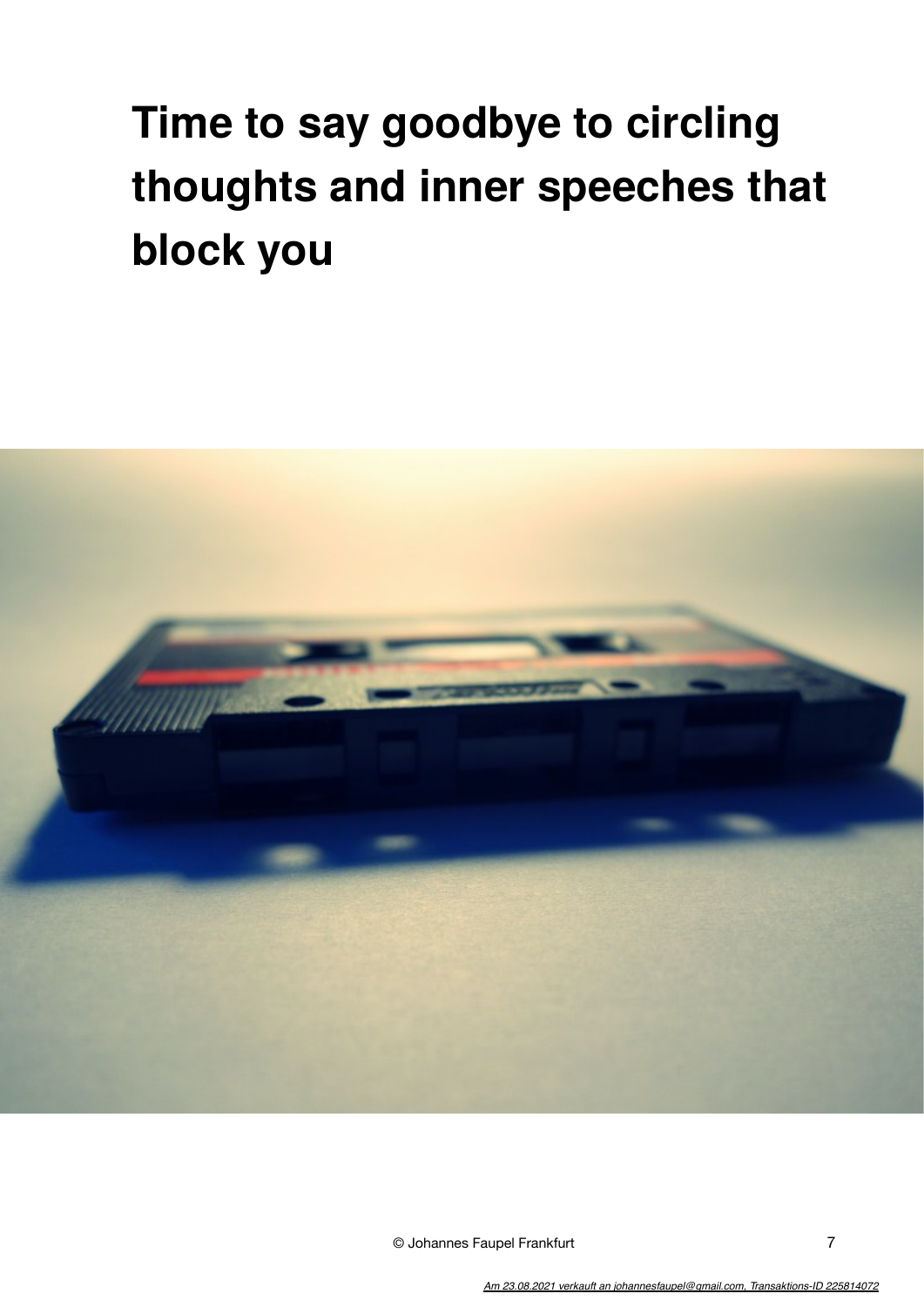## **Do you know this?**

Do you sometimes have too much in your head at once?

Are you often at your wits' end - and new tasks keep popping up?



Do you sometimes have the impression that your head should be as big as an overseas container to fit everything you are thinking about?

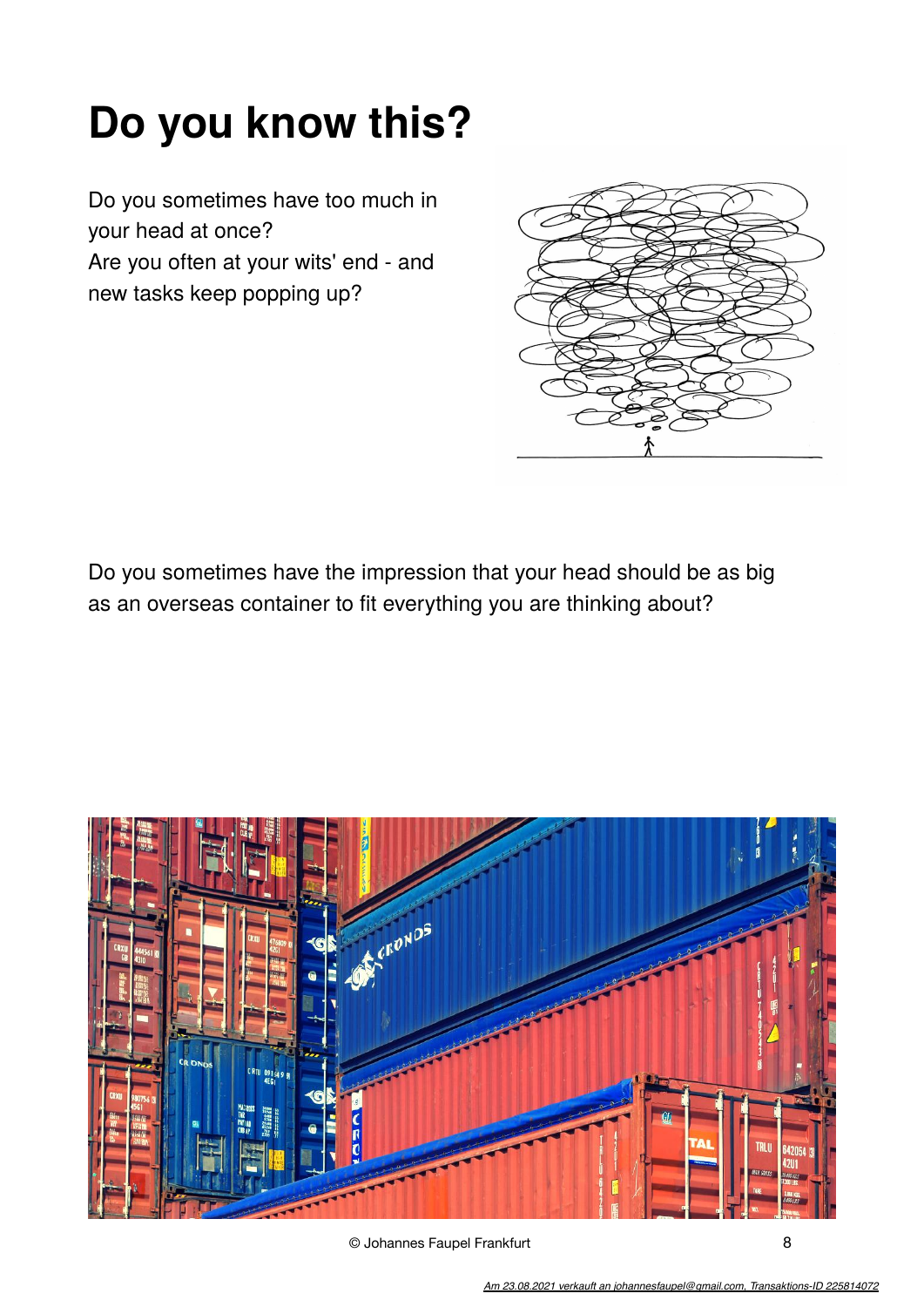## **You should use this here:**

**Mind Rooms** is a thinking model with which you can bring order to your thoughts and find your way into a relaxed daily thinking routine ...



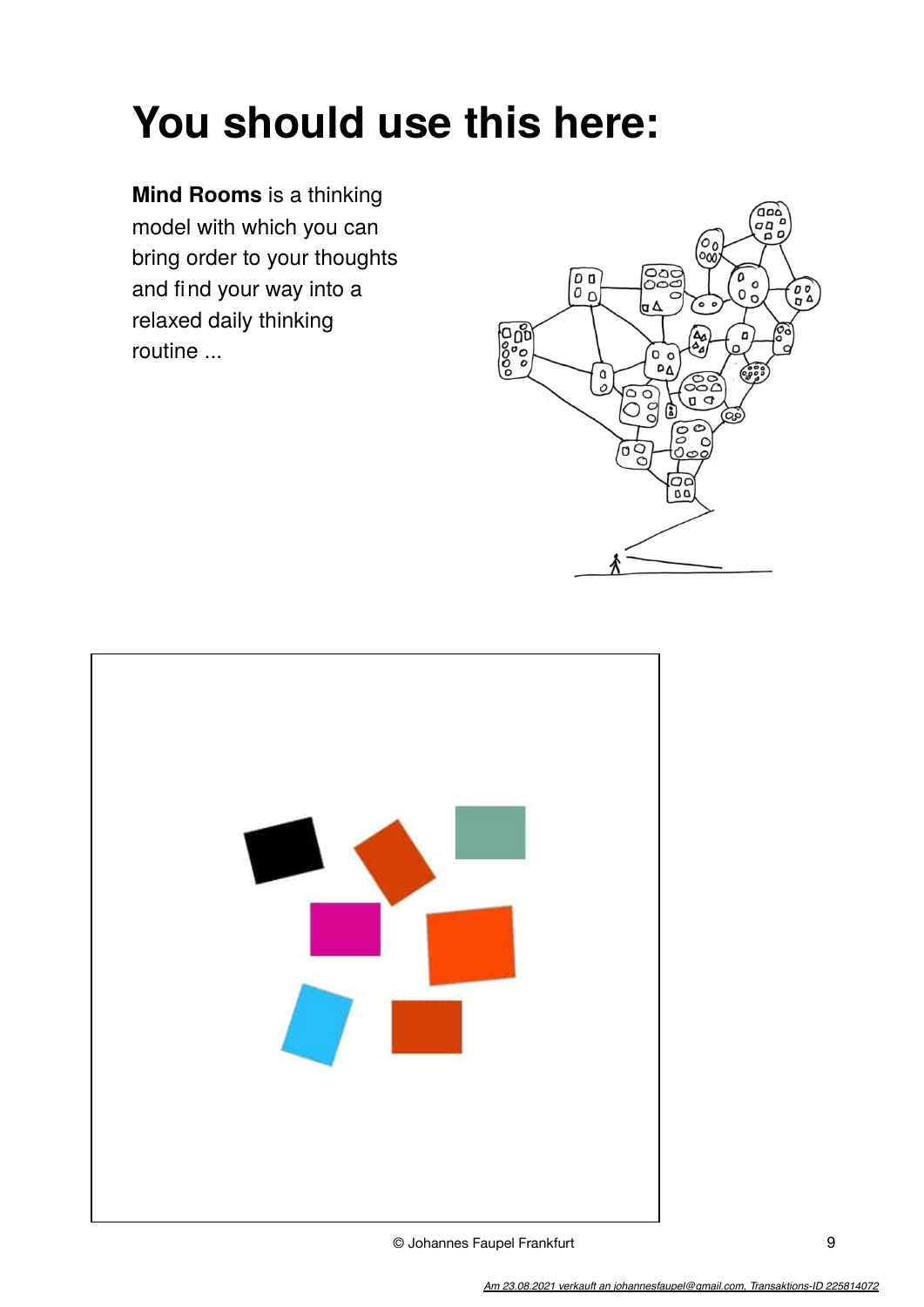## **What happened before the concept of mind rooms emerged?**

#### **Let me describe the scene in my head like this:**

An estimated thirty-seven thoughts crowded into my inner space of attention, all of which urgently wanted something from me.

There was talk of

- things to be done,
- old bills,
- reproaches,
- long-past opportunities,
- tasks that would only become concrete in a month's time
- very specific and also general risks
- the dangers of the future
- of projects that had not been completed
- of past times in which I perhaps had to fear many things.